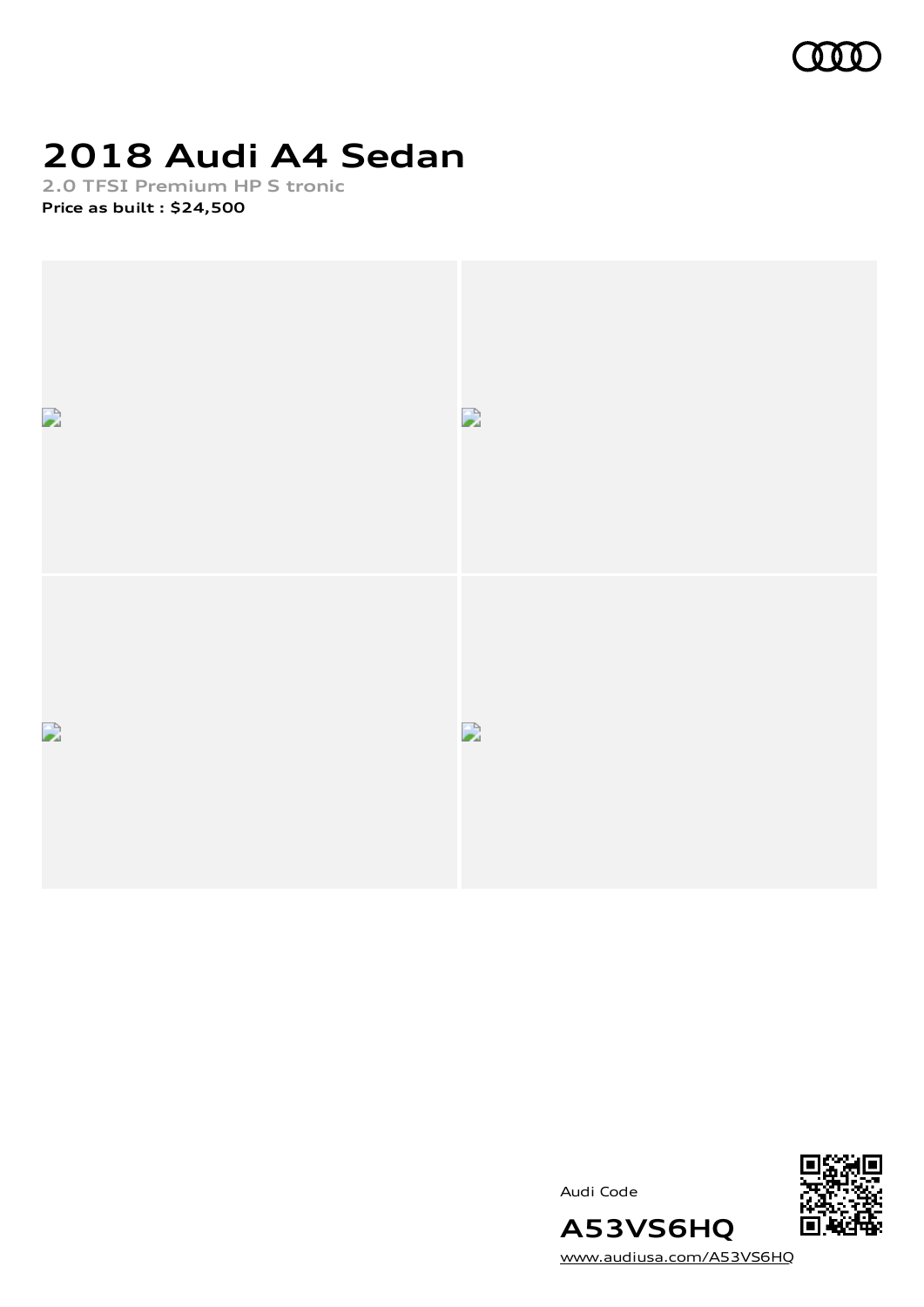# **Summary**

**Audi 2018 Audi A4 Sedan** 2.0 TFSI Premium HP S tronic

**Price as buil[t](#page-10-0)** \$24,500

#### **Exterior colour**

Brilliant Black

# $\overline{\phantom{a}}$

#### **Further Information**

|                 | N٥           |
|-----------------|--------------|
| Mileage         | 51,071 miles |
| Type of vehicle | Used car     |

**Warranty**

#### **Interior colour**

| Seats     | Atlas Beige              |
|-----------|--------------------------|
| Dashboard | Granite Gray/Atlas Beige |
| Carpet    | Granite Gray             |
| Headliner | Atlas Beige              |

#### **Audi Code** A53VS6HQ

**Your configuration on www.audiusa.com** [www.audiusa.com/A53VS6HQ](https://www.audiusa.com/A53VS6HQ)

**Commission number** b7b14d1e0a0e09a82f04

### **Technical Specifications**

| Engine type                  | Four-cylinder                                 |
|------------------------------|-----------------------------------------------|
| stroke                       | Displacement/Bore and 1,984/82.5 x 92.8 cc/mm |
| Torque                       | 236 @ 1,450-4,200 lb-ft@rpm                   |
| Top track speed              | 130 mph mph $1$                               |
| Acceleration (0 - 60<br>mph) | 7.1 seconds seconds                           |
| Recommended fuel             | Premium                                       |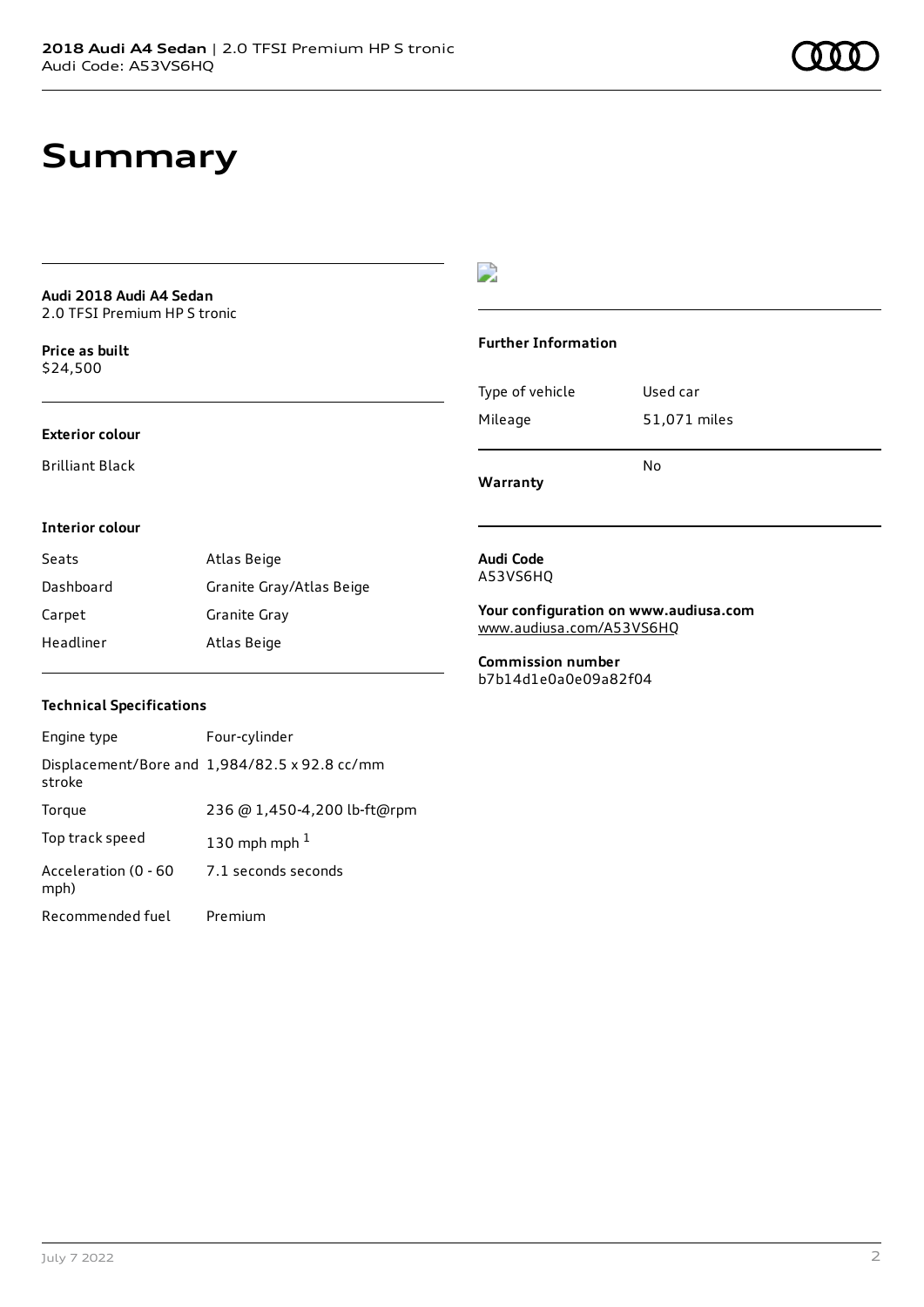# **Equipment**

Brilliant Black

Audi advanced key-keyless start, stop and entry

Power-adjustable, auto-dimming, heated exterior side mirrors with memory

18" 245/40 all-season tires

18" 10-spoke design wheels

Convenience package

Gray Oak Natural Wood inlays

Color driver information system

SiriusXM® Satellite Radio







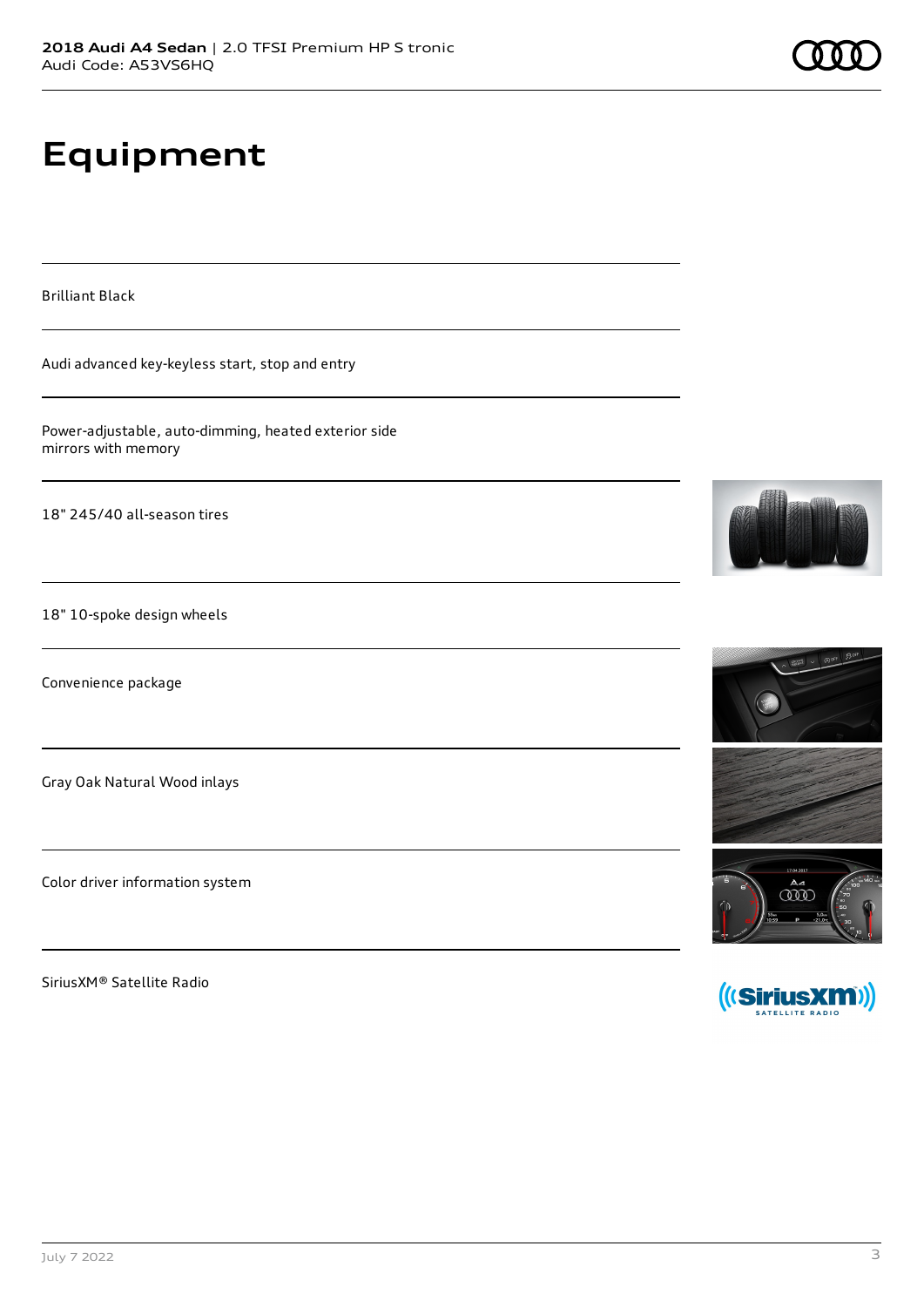| 4UH | Driver and front-passenger dual-stage<br>airbags                    |
|-----|---------------------------------------------------------------------|
| UH1 | Electromechanical parking brake                                     |
| 8T2 | Cruise control with coast, resume and<br>accelerate features        |
| VC2 | Garage door opener (HomeLink®)                                      |
| 4H3 | Integrated child door locks in rear doors                           |
| QZ7 | Electromechanical power steering                                    |
| 7K6 | Tire-pressure monitoring system                                     |
| 4X3 | Front thorax side airbags and Sideguard®<br>head curtain airbags    |
| 8N6 | Rain/light sensor for automatic windshield<br>wipers and headlights |
| 3B7 | Lower Anchors and Tethers for Children<br>(LATCH) in rear seats     |
|     |                                                                     |

### **Exterior**

| 0PO   | Dual exhaust outlets with chrome tips                    |
|-------|----------------------------------------------------------|
| 1S1   | Car jack                                                 |
| 1 B A | Dynamic suspension system                                |
| 8TH   | Xenon plus headlights with LED daytime<br>running lights |
| 8SP   | LED taillights with dynamic turn signals                 |
| 4KC   | Side and rear windows in heat-insulating<br>glass        |
| ONB   | S line® fender badge                                     |
| 47F   | Black trim around exterior side windows                  |
|       |                                                          |

# **Interior**

QE1 Storage package

# **Interior** 3FE Sunroof

| VT5             | Aluminum door sill inlays with S badging                                            |
|-----------------|-------------------------------------------------------------------------------------|
| 6N)             | Cloth headliner                                                                     |
| 9AO             | Three-zone automatic climate control                                                |
| 41 7            | Auto-dimming interior rear view mirror with<br>digital compass                      |
| QQ1             | LED interior lighting package                                                       |
| 1 XW            | Three-spoke multifunction steering wheel<br>with shift paddles                      |
| 6E3             | Front center armrest                                                                |
| 4F <sub>2</sub> | Electric tailgate/trunk lid release from inside                                     |
| 5XF             | Driver and front-passenger extendable sun<br>visors with illuminated vanity mirrors |
| 3NT             | Split folding 40/20/40 rear seatbacks                                               |
| 7 H A           | Cloth interior on doors                                                             |
| N1F             | Leather seating surfaces                                                            |
| 4A3             | Heated front seats                                                                  |

### **Infotainment and Driver Assistance**

| 6K8             | Audi pre sense® basic and Audi pre sense®<br>city                                                                                             |
|-----------------|-----------------------------------------------------------------------------------------------------------------------------------------------|
| 2H1             | Audi drive select                                                                                                                             |
| 7W1             | Audi pre sense® basic                                                                                                                         |
| UI2             | Audi smartphone interface including Apple<br>CarPlay <sup>™</sup> and Google <sup>™</sup> Android Auto <sup>™</sup> for<br>compatible devices |
| KA <sub>2</sub> | Rear view camera                                                                                                                              |
| 9VD             | Audi sound system                                                                                                                             |
| 7UH             | Connectivity package                                                                                                                          |

# **(1/2)**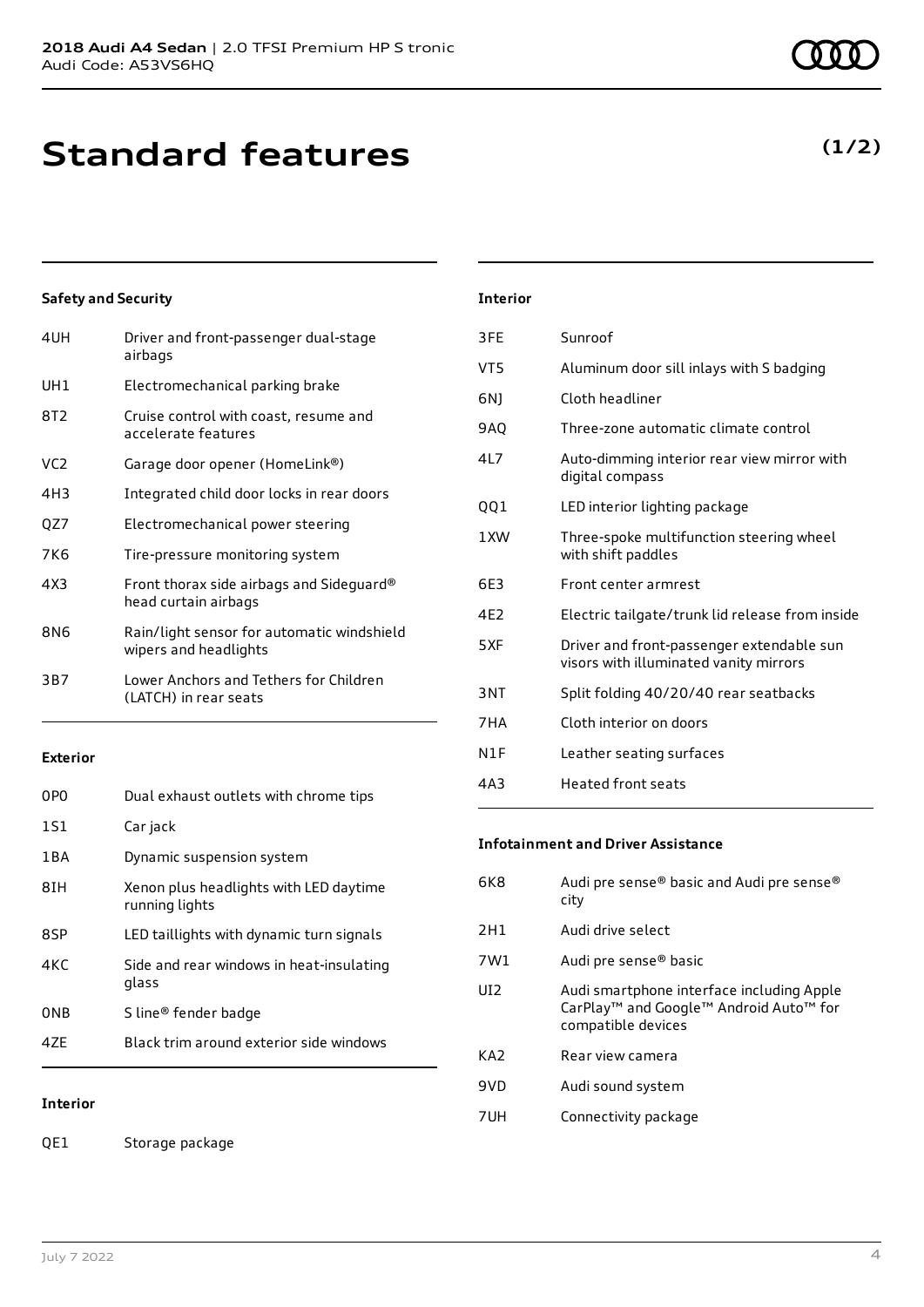**(2/2)**

# **Standard features**

### **Infotainment and Driver Assistance**

| I8S | MMI® radio |  |
|-----|------------|--|
|-----|------------|--|

9ZX BLUETOOTH® wireless technology preparation for compatible devices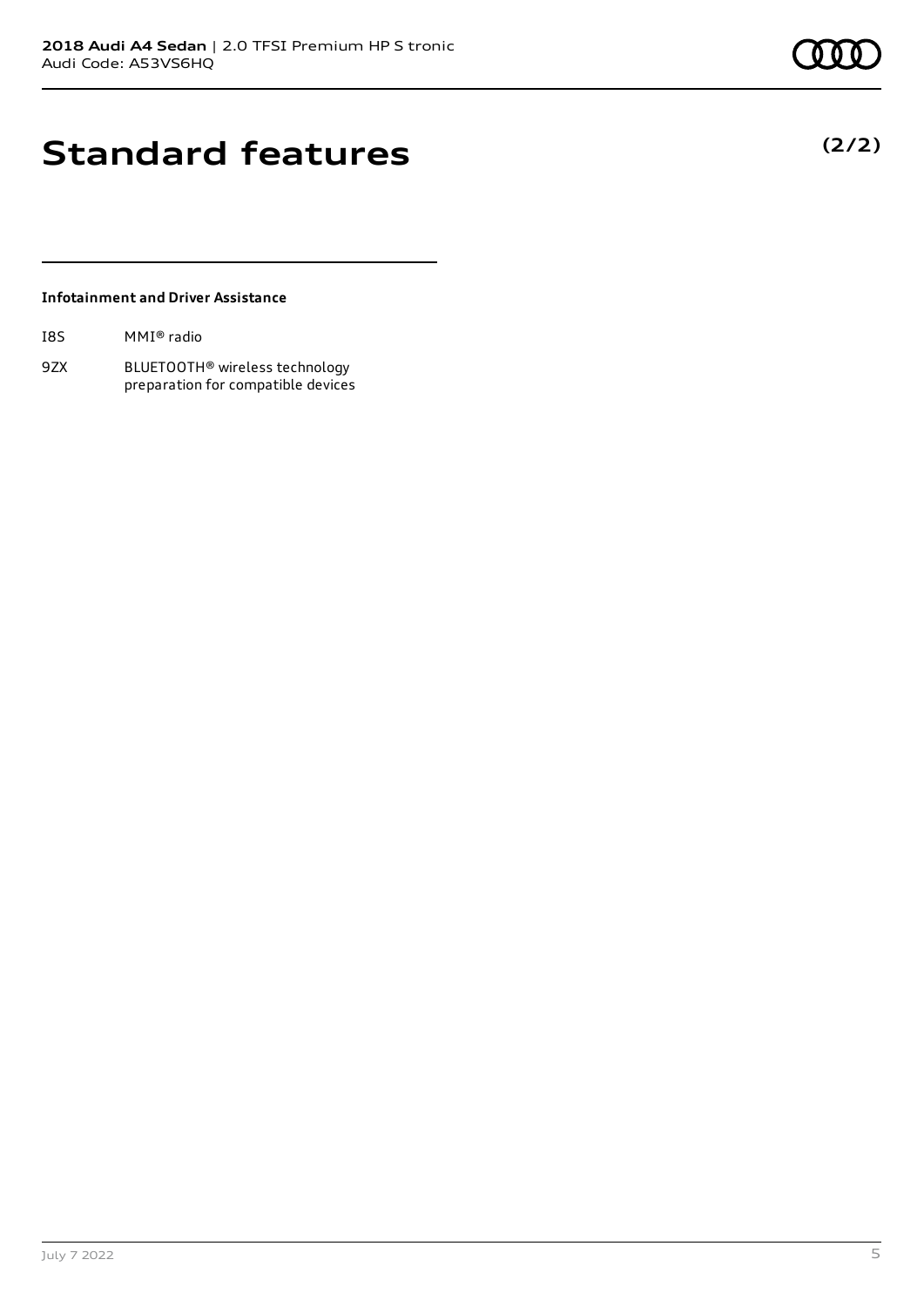# **Dealer remarks**

LEATHER, REAR CAMERA, BLUETOOTH, SUNROOF, CARPLAY, KEYLESS, MEMORY DRIVER SEAT, Our No Hassle Internet Pricing mission is to present value to all of our customers. No Hassle Internet Pricing is achieved by polling over 20000 vehicle listings hourly. This ensures our customers receive real-time No Hassle Pricing on every pre-owned vehicle we sell. We do not artificially inflate our prices in hopes of winning a negotiating contest with our customers! Our pricing is based on actual transactions. After doing business from New Hampshire to California we find this approach is by far the best for our customers.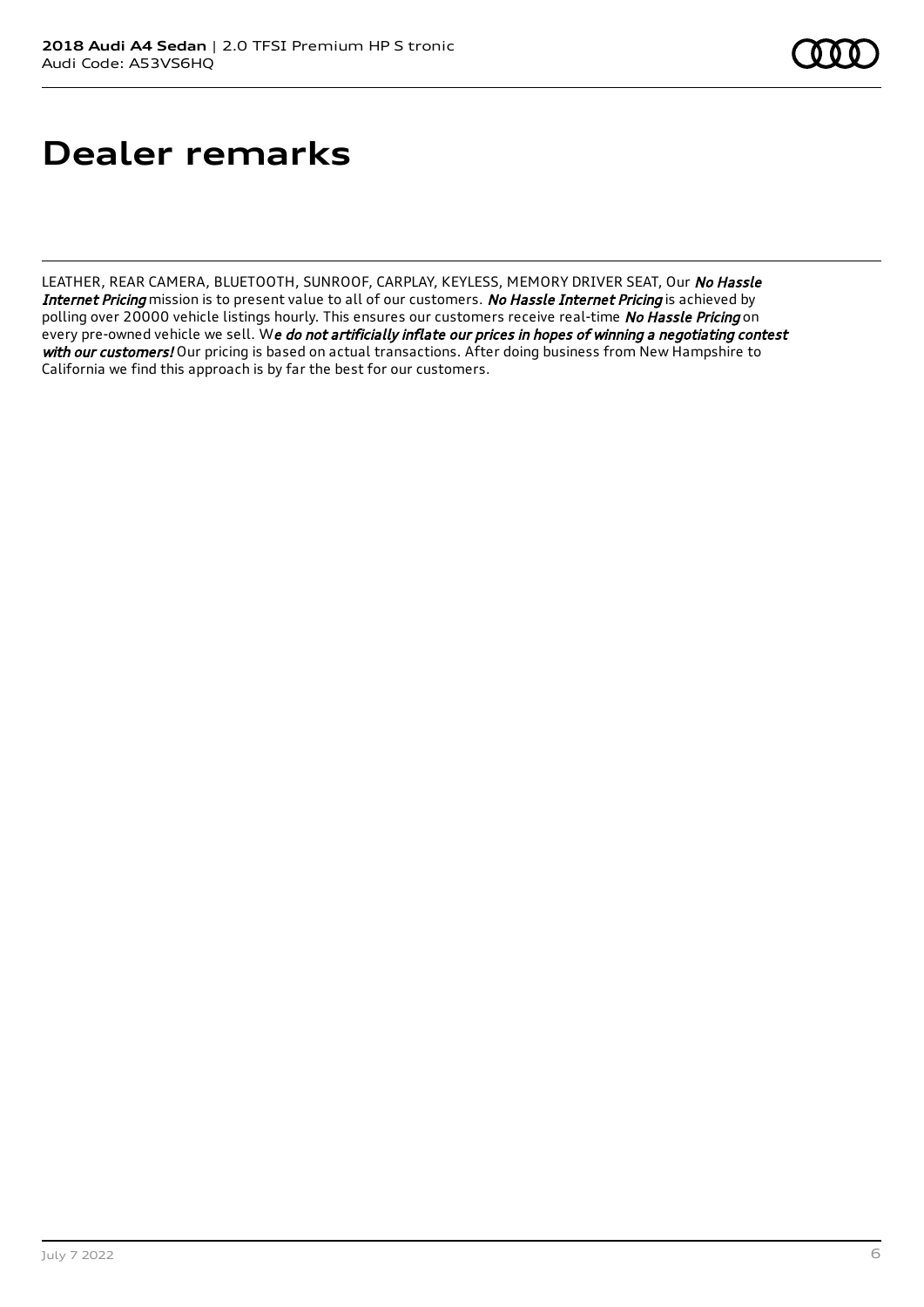# **Technical Specifications**

## **Engineering | Performance**

| Engine type                                 | Four-cylinder                                 |
|---------------------------------------------|-----------------------------------------------|
| Power Level                                 | 40                                            |
| Displacement                                | 2.01                                          |
| Max. output ps/hp                           | 190 @ 4,200-6,000 @ rpm                       |
| Torque                                      | 236 @ 1,450-4,200 lb-ft@rpm                   |
| Valvetrain                                  | 16 valve DOHC with Audi valvelift             |
| Acceleration (0 - 60<br>mph)                | 7.1 seconds seconds                           |
| Engine block                                | Cast-iron                                     |
| Induction/fuel injection Turbocharged/TFSI® |                                               |
| Cylinder head                               | Aluminum-alloy                                |
| stroke                                      | Displacement/Bore and 1,984/82.5 x 92.8 cc/mm |
| Top track speed <sup>1</sup>                | 130 mph mph                                   |

### **Transmission | Drivetrain**

| Gear ratios: 6th         | 0.557:1                                                                             |
|--------------------------|-------------------------------------------------------------------------------------|
| Gear ratios: Final Drive | 4.234:1                                                                             |
| Gear ratios: 7th         | 0.433:1                                                                             |
| Gear ratios: 4th         | 1.057:1                                                                             |
| Transmission             | Seven-speed S tronic <sup>®</sup> dual-clutch<br>transmission and front-wheel drive |
| Gear ratios: 5th         | 0.738:1                                                                             |
| Gear ratios: 2nd         | 2.190:1                                                                             |
| Gear ratios: 3rd         | 1.517:1                                                                             |
| Gear ratios: Reverse     | 2.75:1                                                                              |
| Gear ratios: 1st         | 3.188:1                                                                             |

### **Steering**

| Steering type                             | Electromechanical speed-sensitive<br>power steering system |
|-------------------------------------------|------------------------------------------------------------|
| Turning diameter, curb-38.1 ft<br>to-curb |                                                            |
| Steering ratio                            | 15.9:1                                                     |
|                                           |                                                            |

### **Suspension**

| Front axle | Five-link front independent steel<br>spring suspension |
|------------|--------------------------------------------------------|
| Rear axle  | Five-link rear independent steel<br>spring suspension  |

# **Electrical system**

| Alternator | 14 Volt - 110-150A  |
|------------|---------------------|
| Battery    | 12 Volt - 420A/70Ah |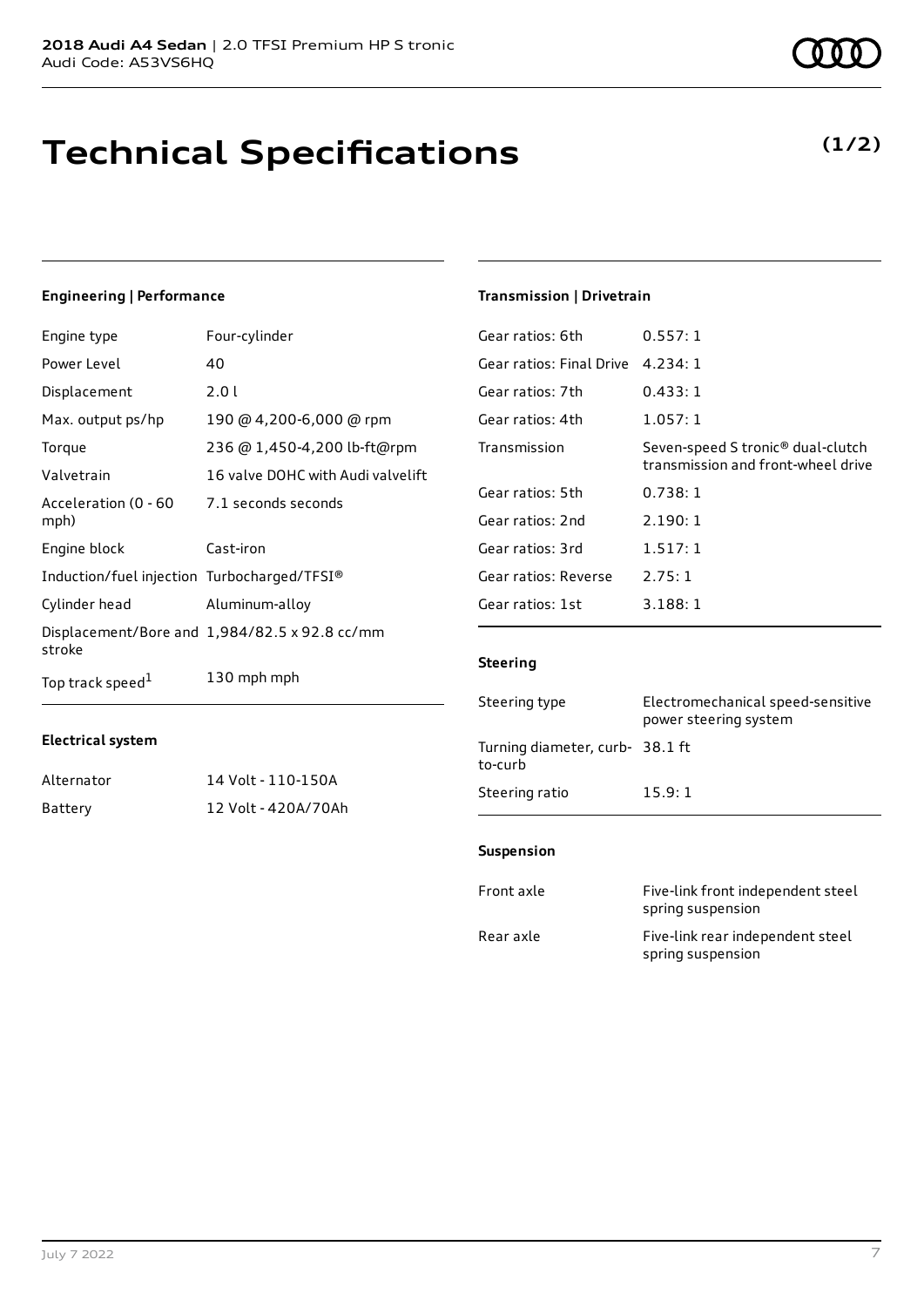# **Technical Specifications**

## **Brakes**

| <b>Front brakes</b> | 12.4 (ventilated disc) in |
|---------------------|---------------------------|
| Rear brakes         | 11.8 (solid disc) in      |
| Parking brake       | Electromechanical         |
|                     |                           |

## **Body**

Material **Material** Lightweight construction technology - multi-material body construction (steel and aluminum composition) and multistep anticorrosion protection

#### **Warranty | Maintenance**

| Warranty    | 4-year/50,000 mile Audi New<br>Vehicle Limited Warranty                                  |
|-------------|------------------------------------------------------------------------------------------|
| Maintenance | 12-month/10.00 mile (whichever<br>occurs first) NO CHARGE first<br>scheduled maintenance |

#### **Exterior Measurements**

| Height                           | 56.2 in  |
|----------------------------------|----------|
| Overall width without<br>mirrors | 72.5 in  |
| Length                           | 186.1 in |
| Wheelbase                        | 110.0 in |
| Drag coefficient                 | 0.27 Cw  |
| Overall width with<br>mirrors    | 79.6 in  |
| Track rear                       | 61.2 in  |
| <b>Track front</b>               | 61.9 in  |
| Curb weight                      | 3,450 lb |

### **Interior measurements**

| Seating capacity                          | 5                    |
|-------------------------------------------|----------------------|
| Shoulder room, rear                       | 54.5 in              |
| Head room with front<br>sunroof           | 38.9 in              |
| Leg room, rear                            | 35.7 in              |
| Shoulder room, front                      | 55.9 in              |
| Head room with rear<br>sunroof            | 37.4 in              |
| Leg room, front                           | 41.3 in              |
| Cargo volume, rear<br>seatbacks up/folded | 13.0/NA cu ft, cu ft |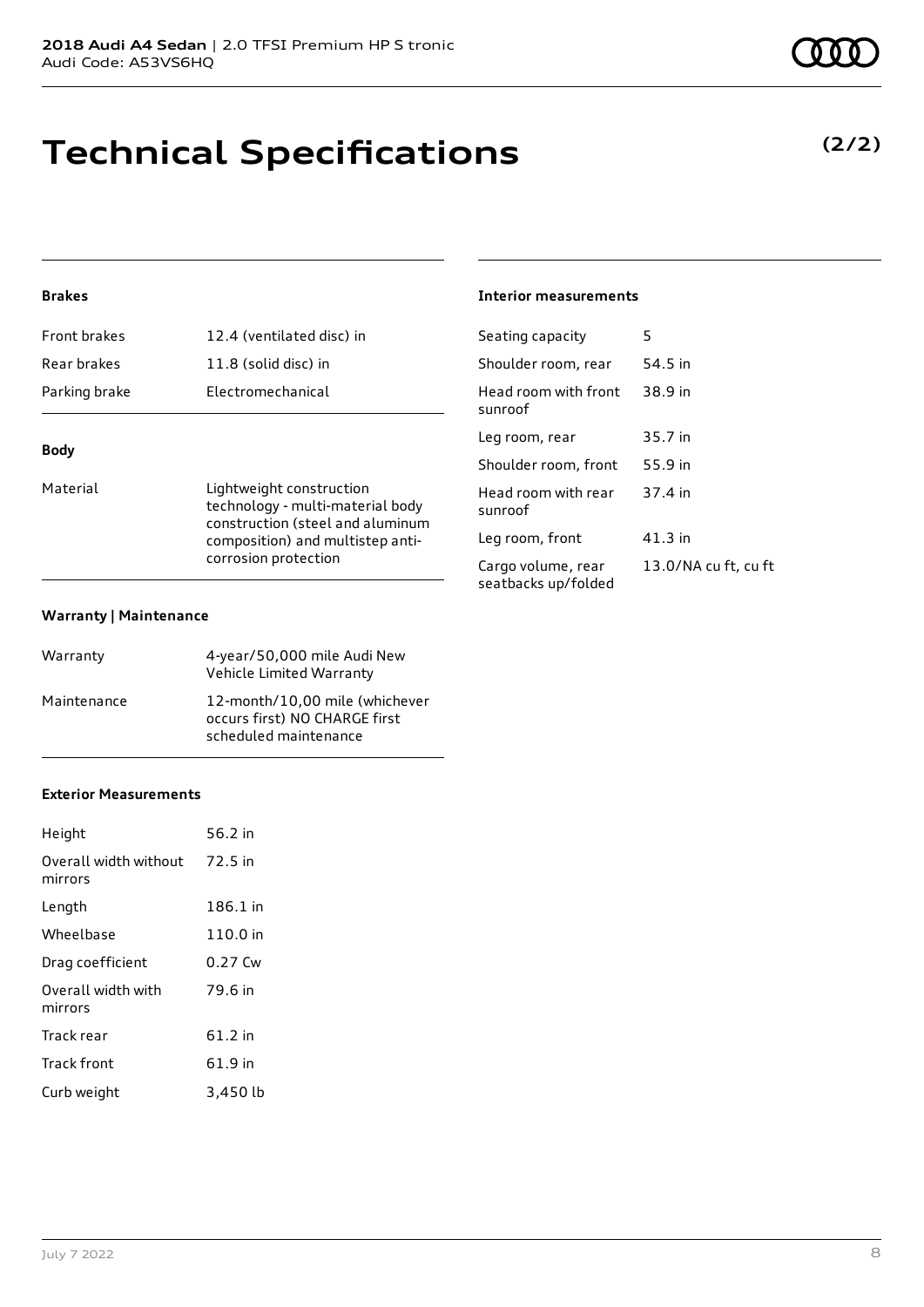# **Consumption- and emission**

### **Consumption by NEDC**

| urban       | 27 mpg |
|-------------|--------|
| extra-urban | 37 mpg |
| combined    | 31 mpg |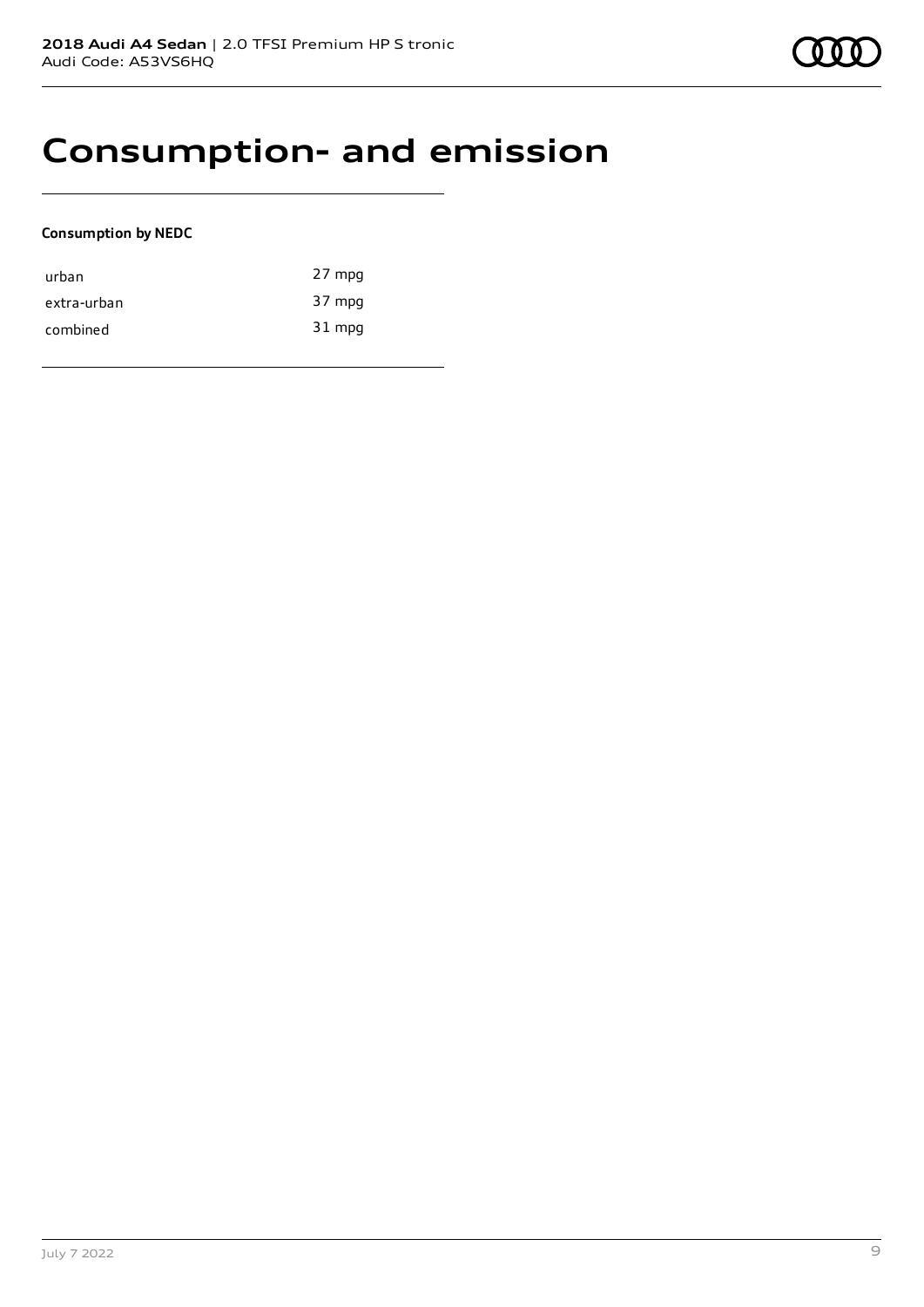# **Contact**

Dealer **Audi North Miami**

1995 Ne 142nd Street 33181 North Miami FL

Phone: 3059525900 FAX: 3059490940

www: [https://www.audinorthmiami.com](https://www.audinorthmiami.com/)